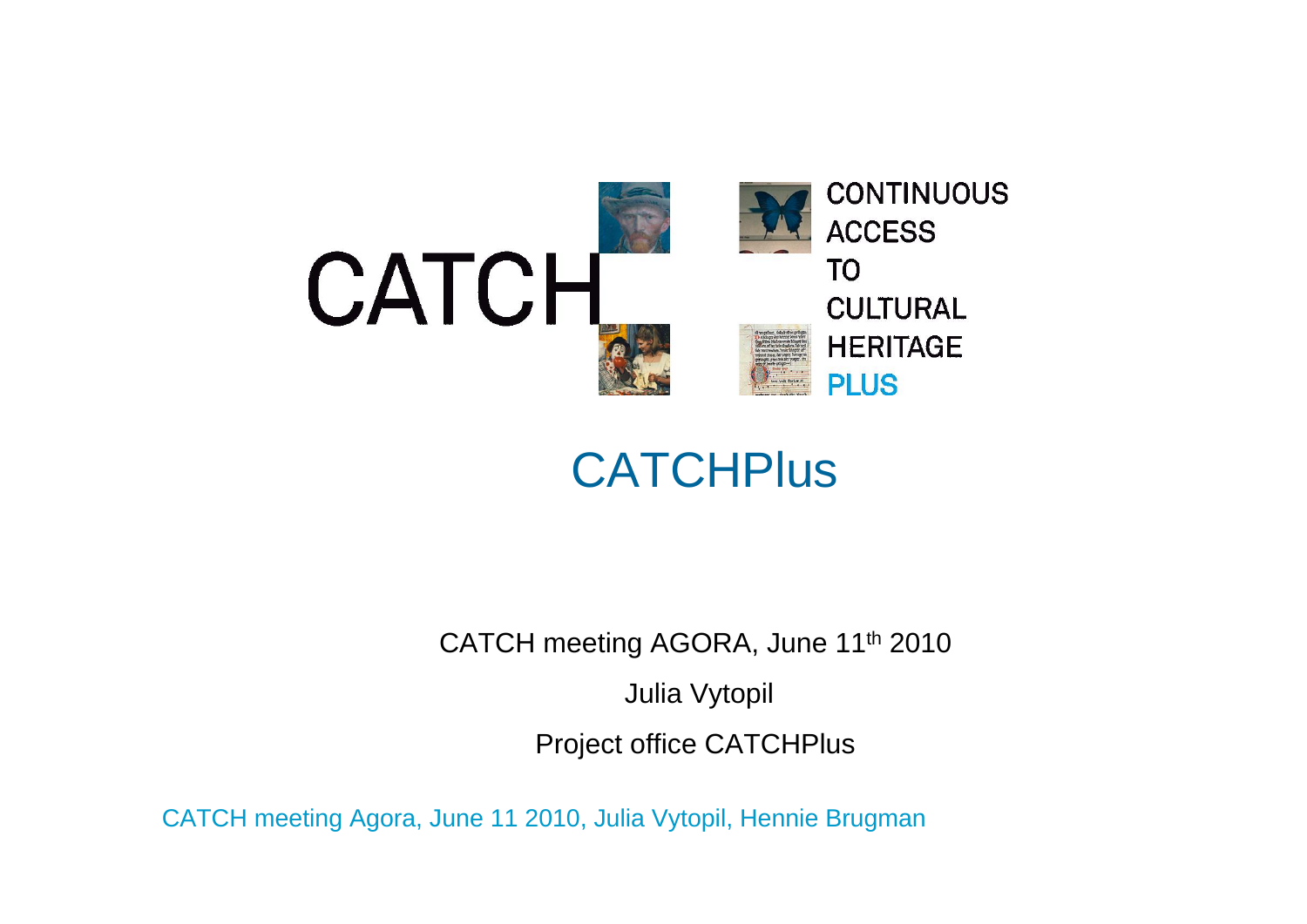

## **CATCHPlus**

- CATCHPlus: building on successful CATCH projects
- Valorisation of research results
- From knowledge and prototype to reliable applications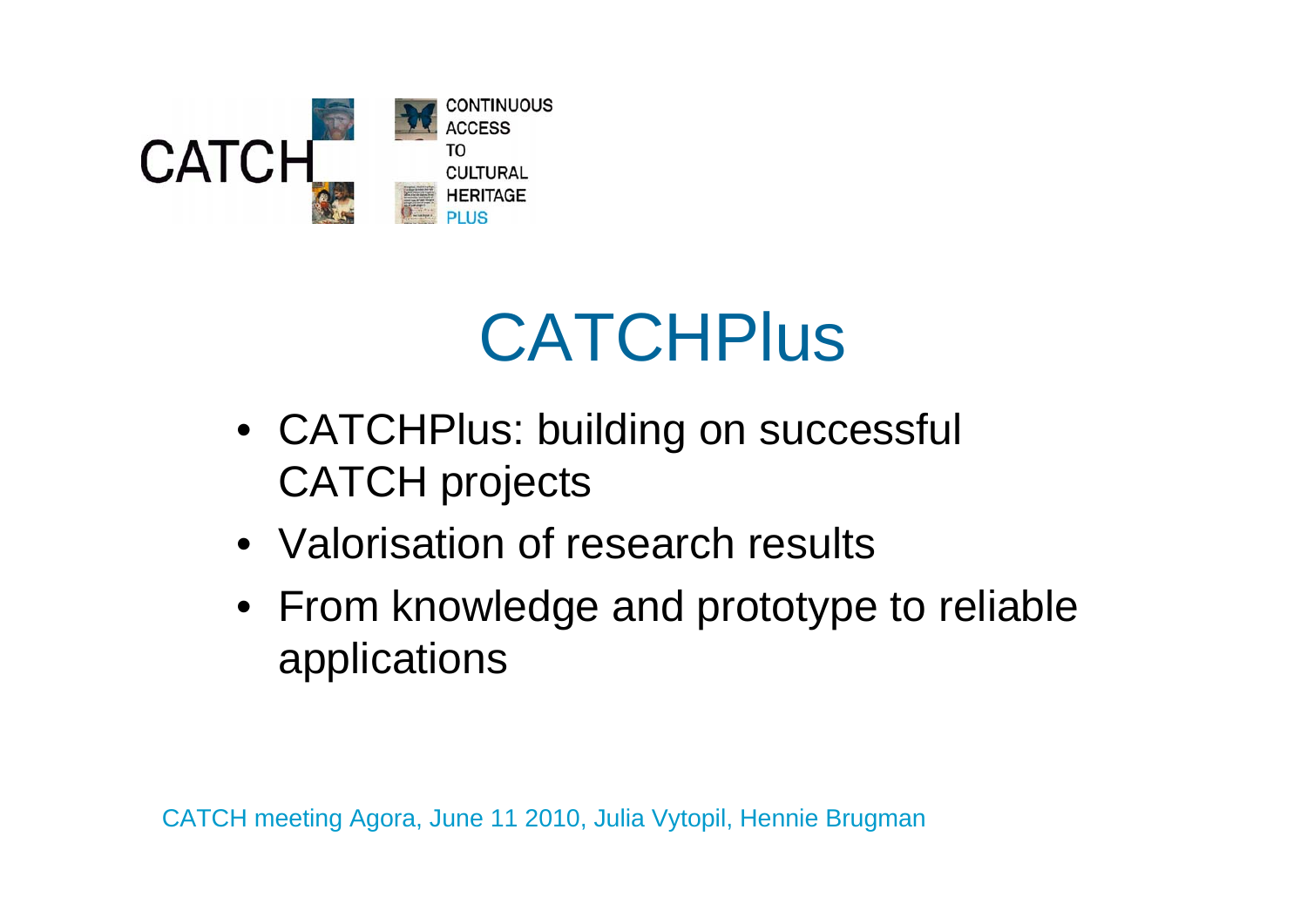

# facts & figures

- 3 year project (2009-2011)
- • partners: 9 heritage institutions, 3 research institutions and ICT industry
- total costs  $\pm$  3,2 M€, financed by:
	- project partners
	- Ministry of Education, Culture and Science
	- Ministry of Economic affairs (through PRIMA measure)
	- Netherlands Organisation for Scientific Research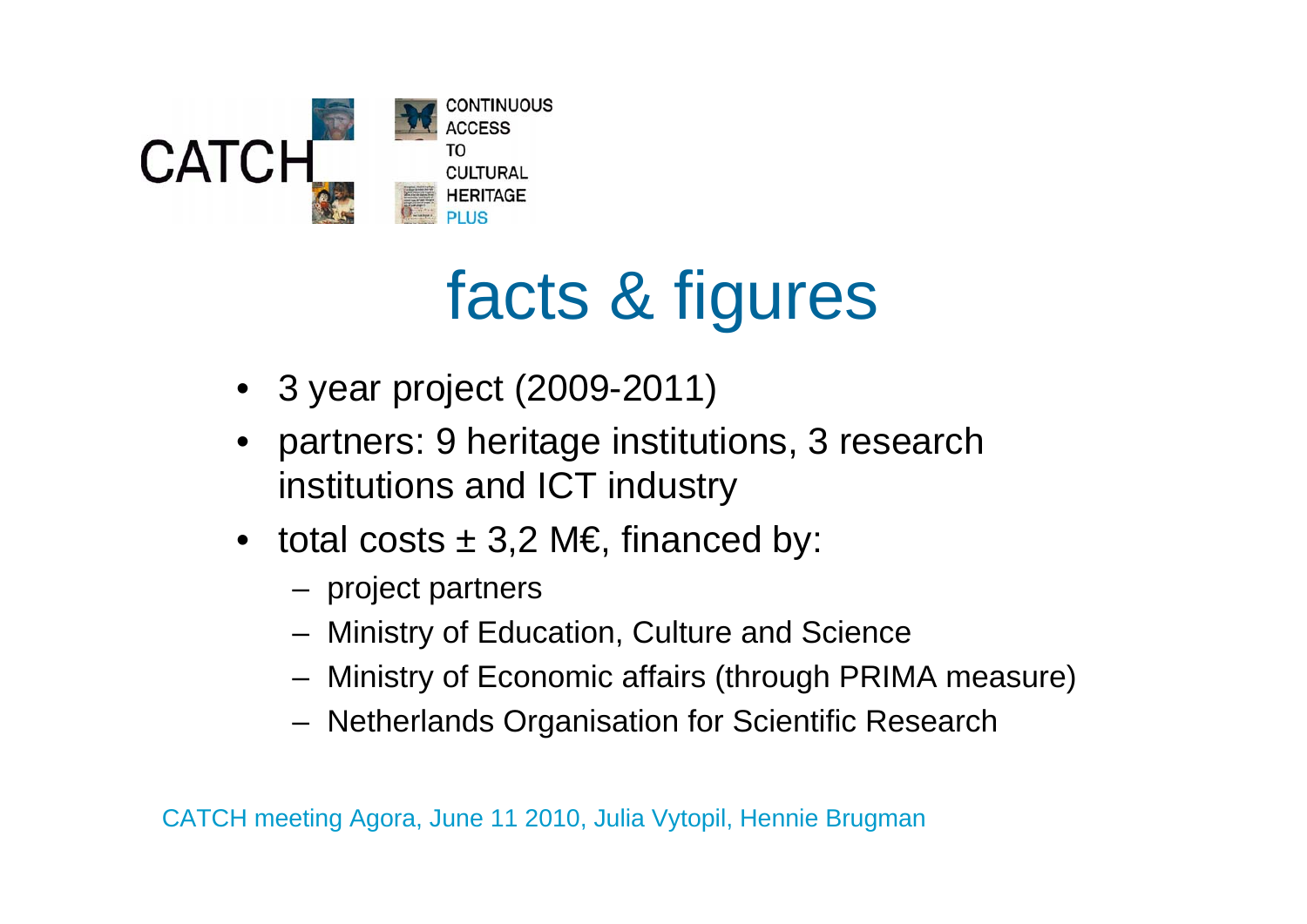

## Expected results

- tools for cultural heritage
- interoperability between institutions and collections
- business models for sustainable collaboration and management of products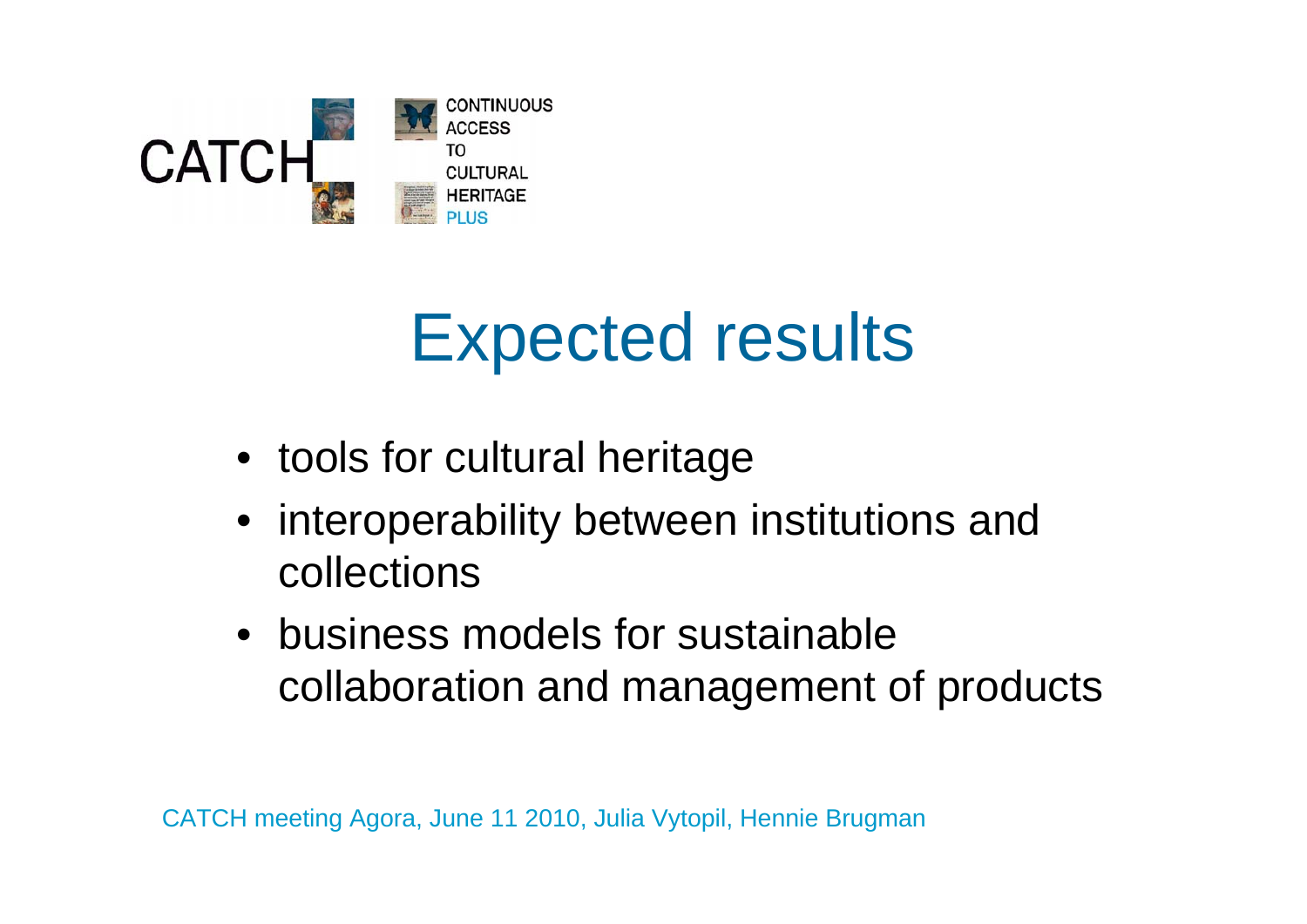

## Crucial issues

- generic and open
- •tools developed by/for heritage institutions
- tested in at least 1 other institution
- independent commission judges usability and genericity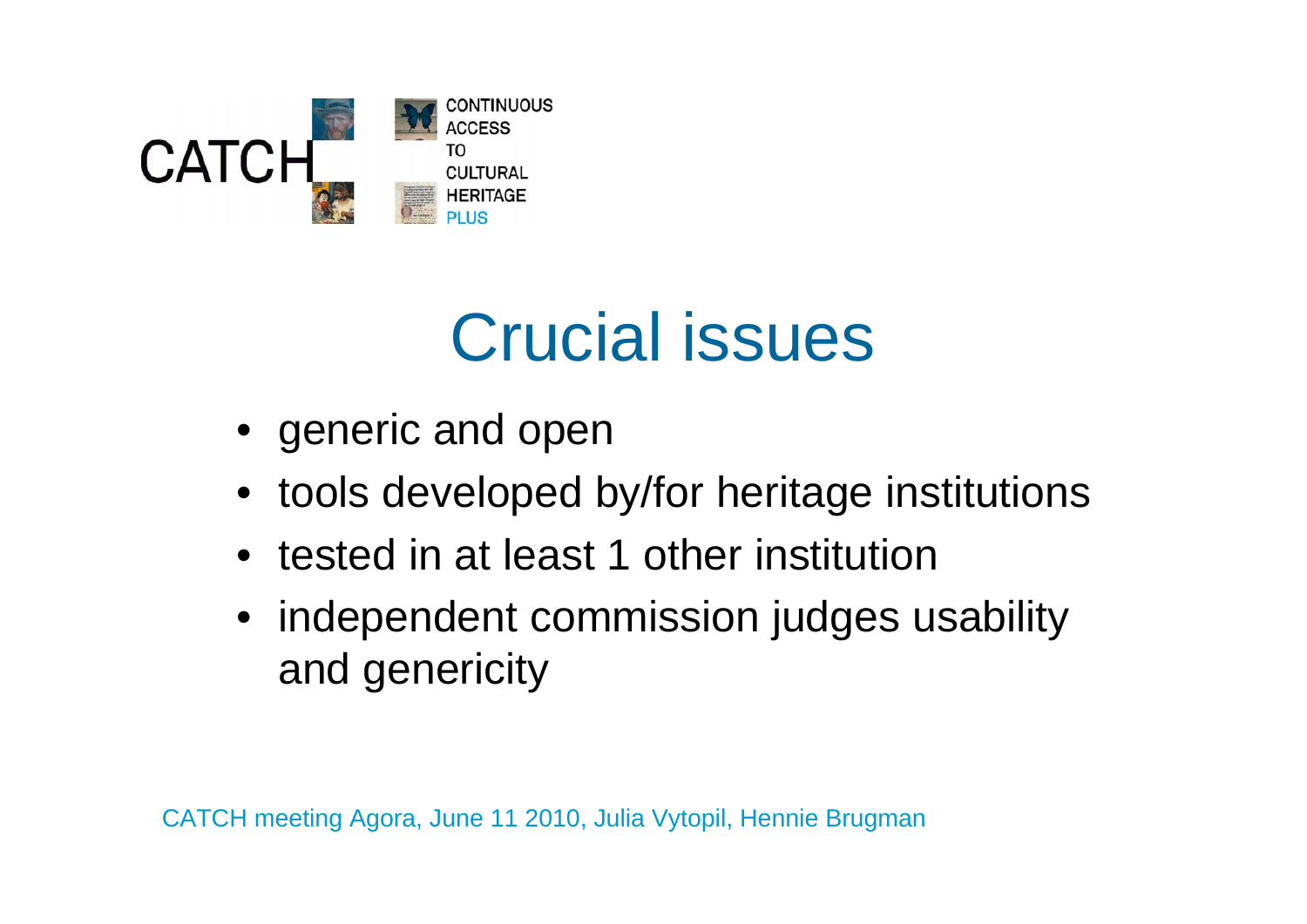

# Business models

- Deliverable in project description
- During and after project
- Collaboration between industry and institutions
- Maintenance and management of software
- Services based on software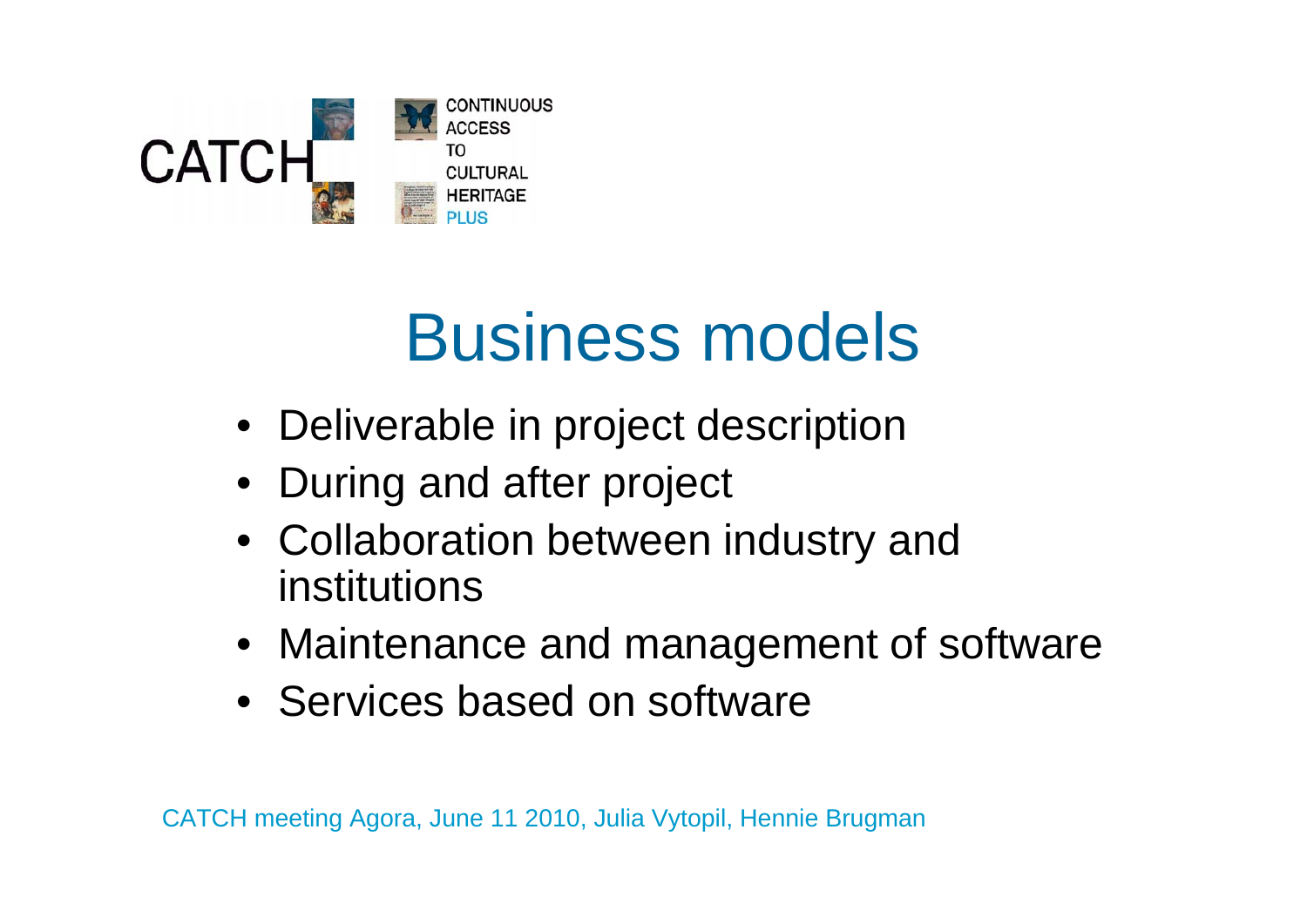

## Lessons learned so far

- Building on business model ideas from **CATCH**
- Bridging results from CATCH to plans in **CATCHPlus**
- ICT industry wants to be engaged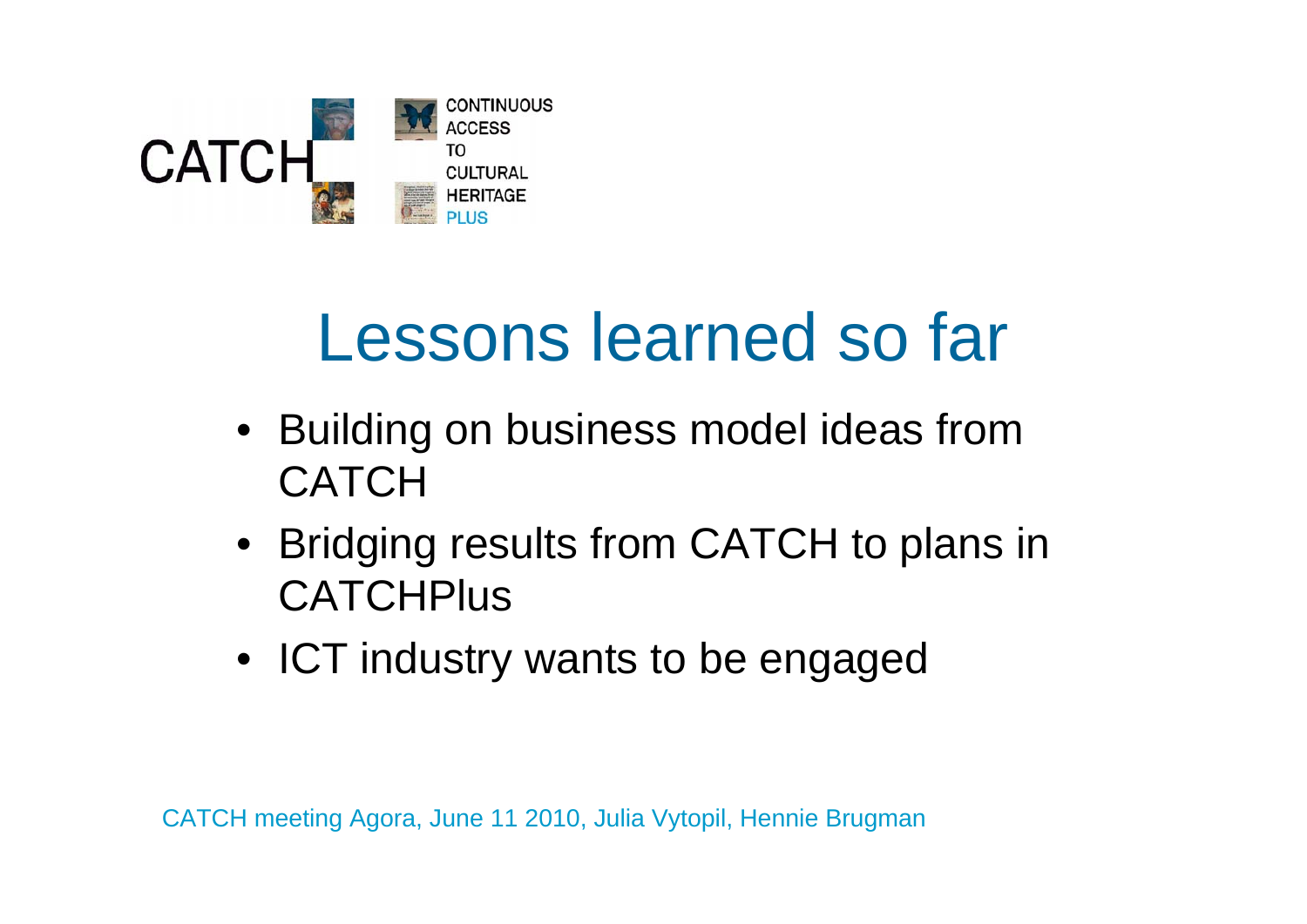

## Overview of CATCHPlus technical results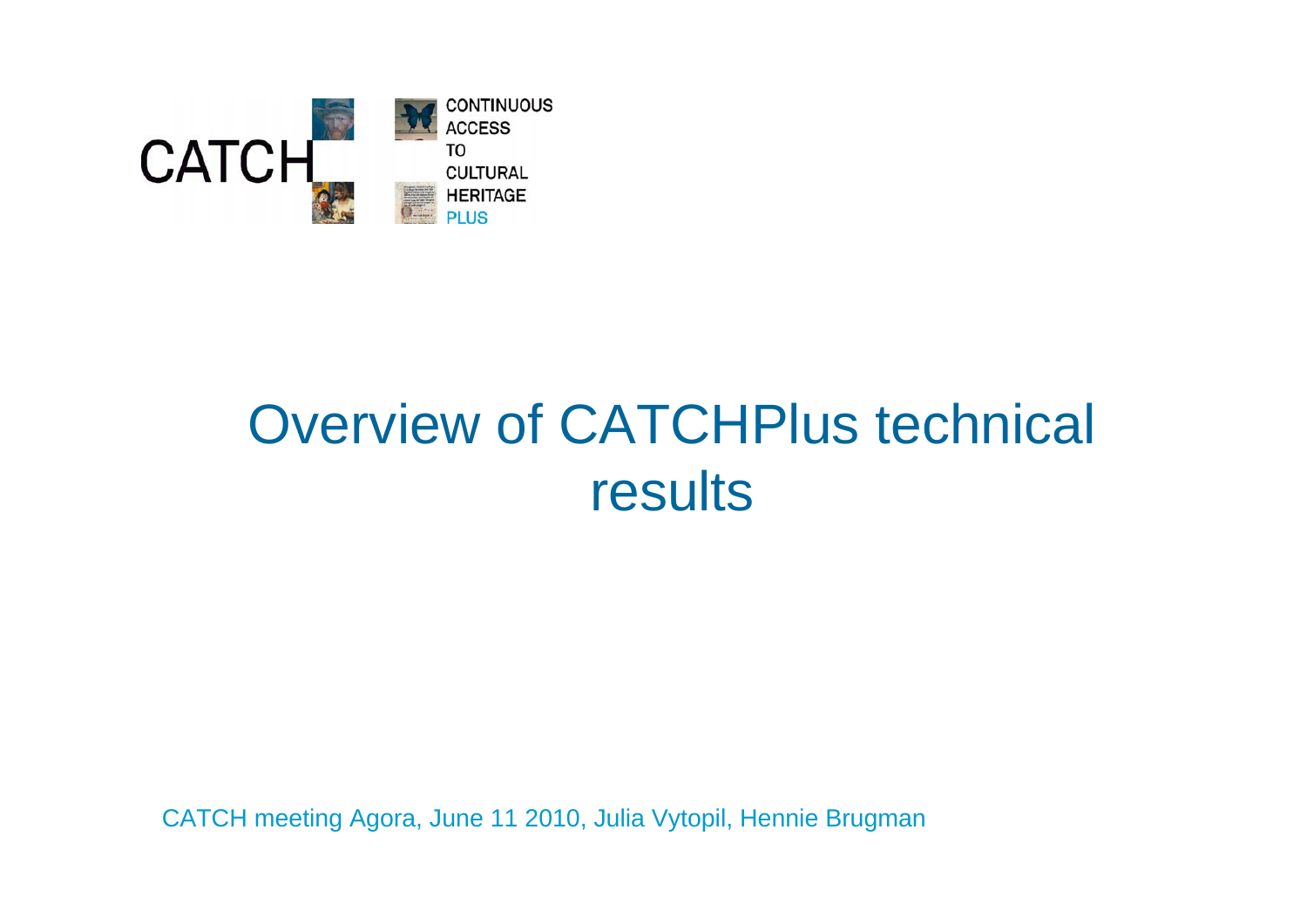

### Technical coordination connects sub projects by stimulating:

- Tools that interoperate via web services
- Exchange and accessibility of data
	- Formats: SKOS, annotation format, DublinCore
	- Access: OAI-PMH, (REST) web services, Linked Open Data → Vocabulary Repository
- Identify and develop widely usable components
	- Checkers, User Profile Repository
- Persistence of products, including references/links
	- Persistent identifiers
- Efficiency of development: bundle efforts
	- Example: Workspaces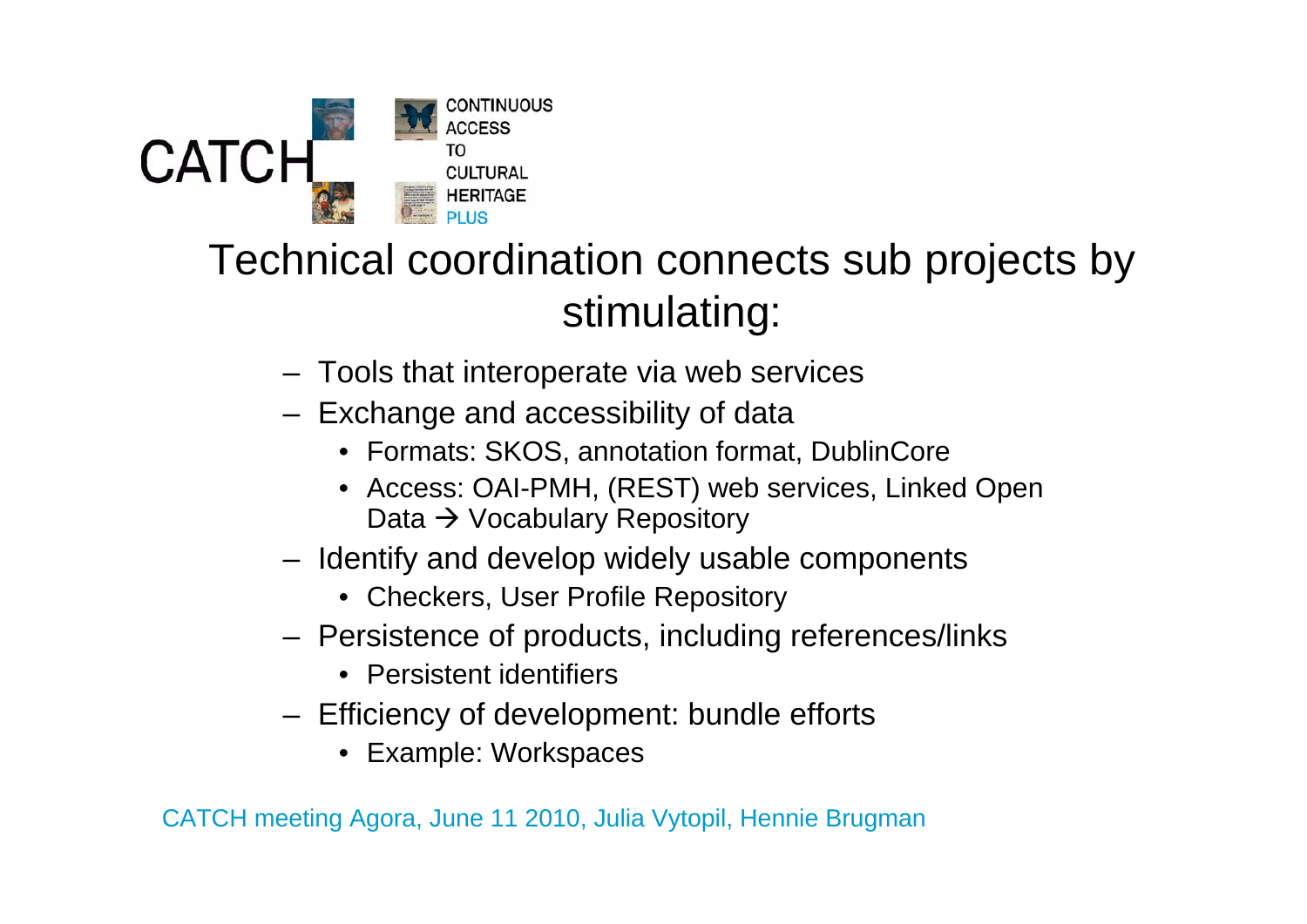

### Technical coordination connects sub projects by stimulating:

- Products that interoperate via web services
- Exchange and accessibility of data
	- Formats: SKOS, annotation format, DublinCore
	- Access: OAI-PMH, (REST) web services, Linked Open Data → Vocabulary Repository
- Identify and develop widely usable components
	- Checkers, User Profile Repository
- Persistence of products, including references/links
	- Persistent identifiers
- Efficiency of development: bundle efforts
	- Example: Workspaces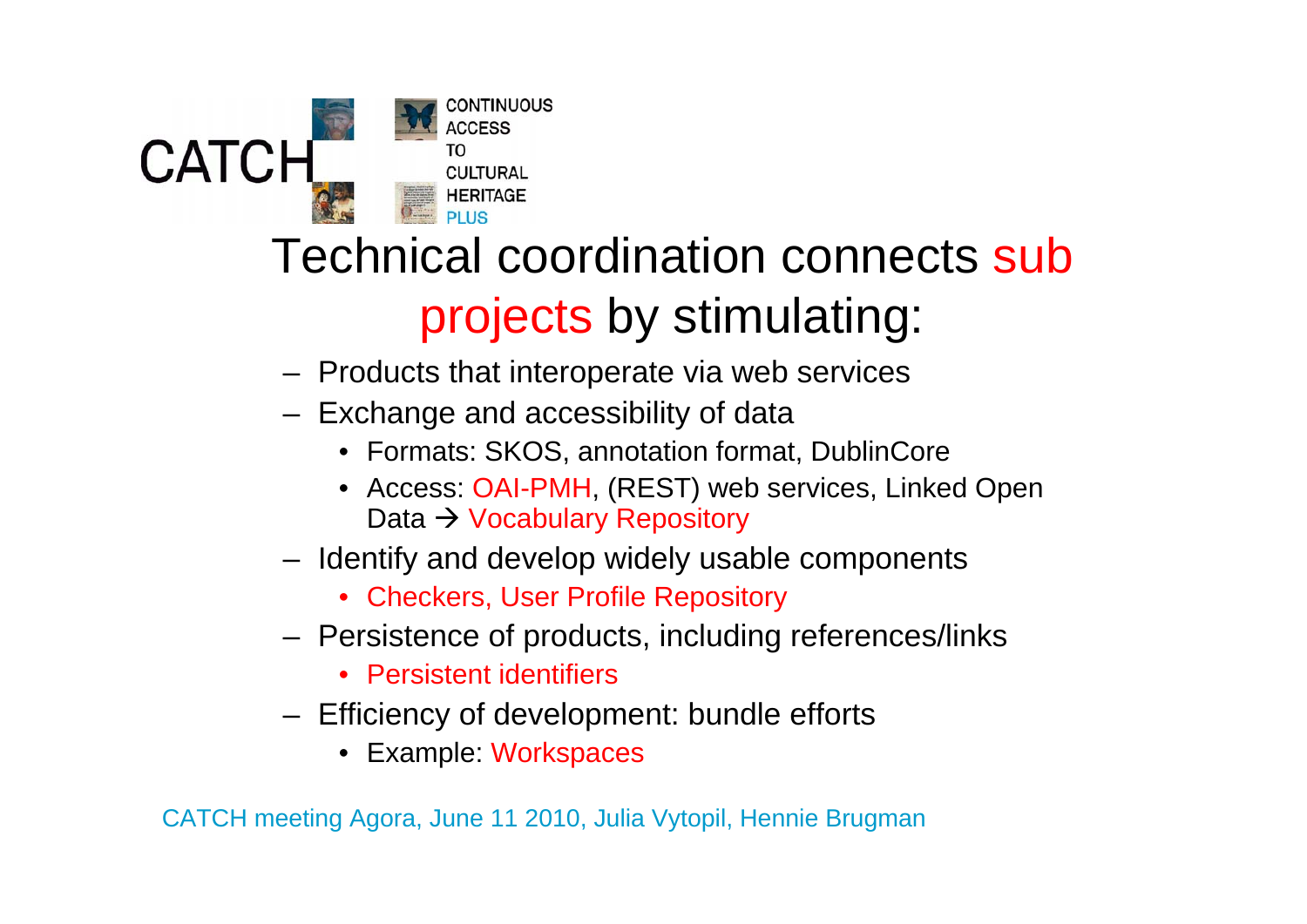

**Checkers** (MITCH and RICH spin offs - Natura **Checkers** (MITCH and RICH spin offs – Naturalis, RCE)

- •**MuSEUM**
- •**Checkers**
- •**Multiply**
- •**Toolset for WITCHCF**
- •
- $\bullet$ **Alignment STITCHPI**
- •Art Recom **CHIP API**
- Advanced Detect named entities in uploaded PDF and HTML / Gemeentemuseum Den Haag •texts
- Entity detection of the Detection of the contract of detection of the Detection of the Detection of the Detection of the Detection of the Detection of the Detection of the Detection of the Detection of the Detection of the **S** Petect potential errors in (database) table data  $\bullet$
- Automatic **User Profile Repository** (CHIP spin off RMA)
	- ratings in a central repository • Store and share (semantic) user preferences and •
- Searching in structure of the structure of the structure of the structure of the structure of the structure of the structure of the structure of the structure of the structure of the structure of the structure of the struc **Searching • Show and provide ratings for objects on any web** •page
	- **Externe Status: technical design is made** •
- •Speech Recognition tools<br>Spraakherkenning

**Gemeentearchief Rotterdam**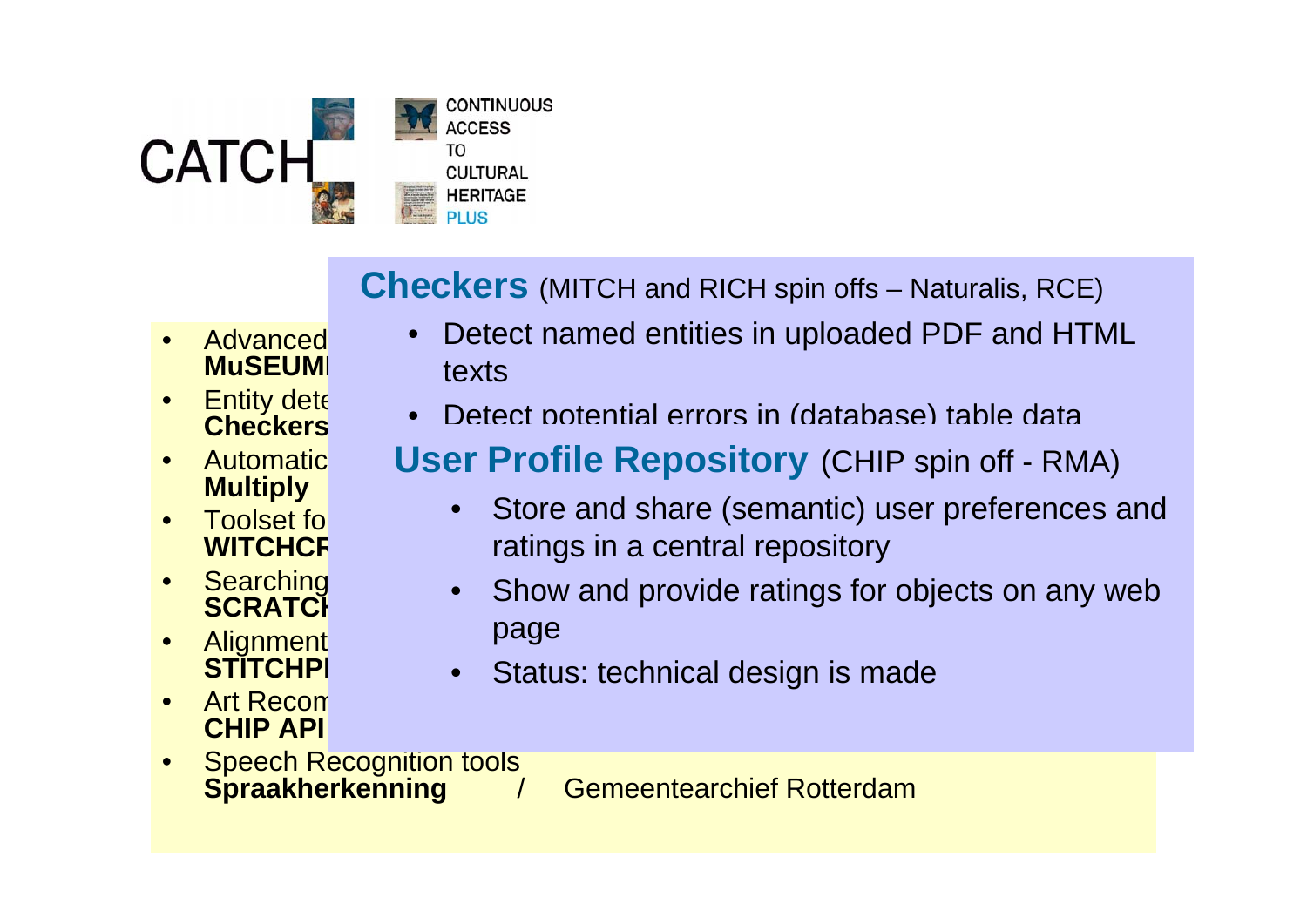#### http://vocrep.q42.net/index.html



Done

**H** start

**BOO** M <sup>>></sup> C Inbox - Microsoft Out... **Pr** DI CHOICE CATCH-d... REST sample calls - Mi...

Microsoft PowerPoint ... Catch Plus Vocabular.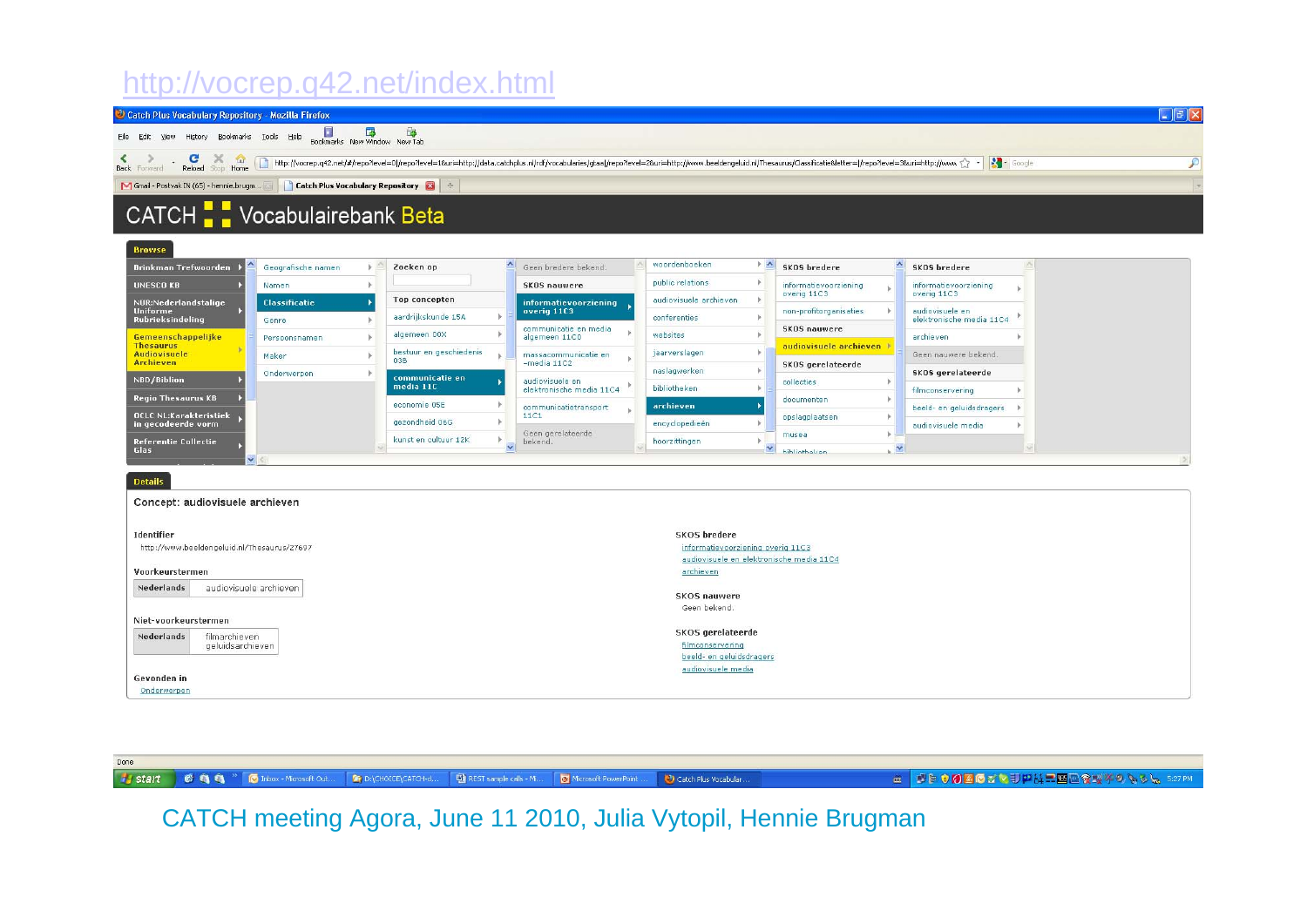

### Vocabulary and Alignment Repository (1)

– Products• 12 SKOS thesauri in one central online store**All GTAA concepts starting with "cul"**

–<u>http://catchplus.tuxic.nl:18080/vas/api/find/concept?</u> –<u>format=xml&query=^cul&match\_kind=regex&limi</u> <u>t=100&format=xml&cs=http%3A%2F%2Fwww.be</u> – For given concept identifier, return concept **eldengeluid.nl%2FThesaurus%2FOnderwerpen&so** rt=match\_label&match\_language=nl

• GUI – generic thesaurus browsing and searching web application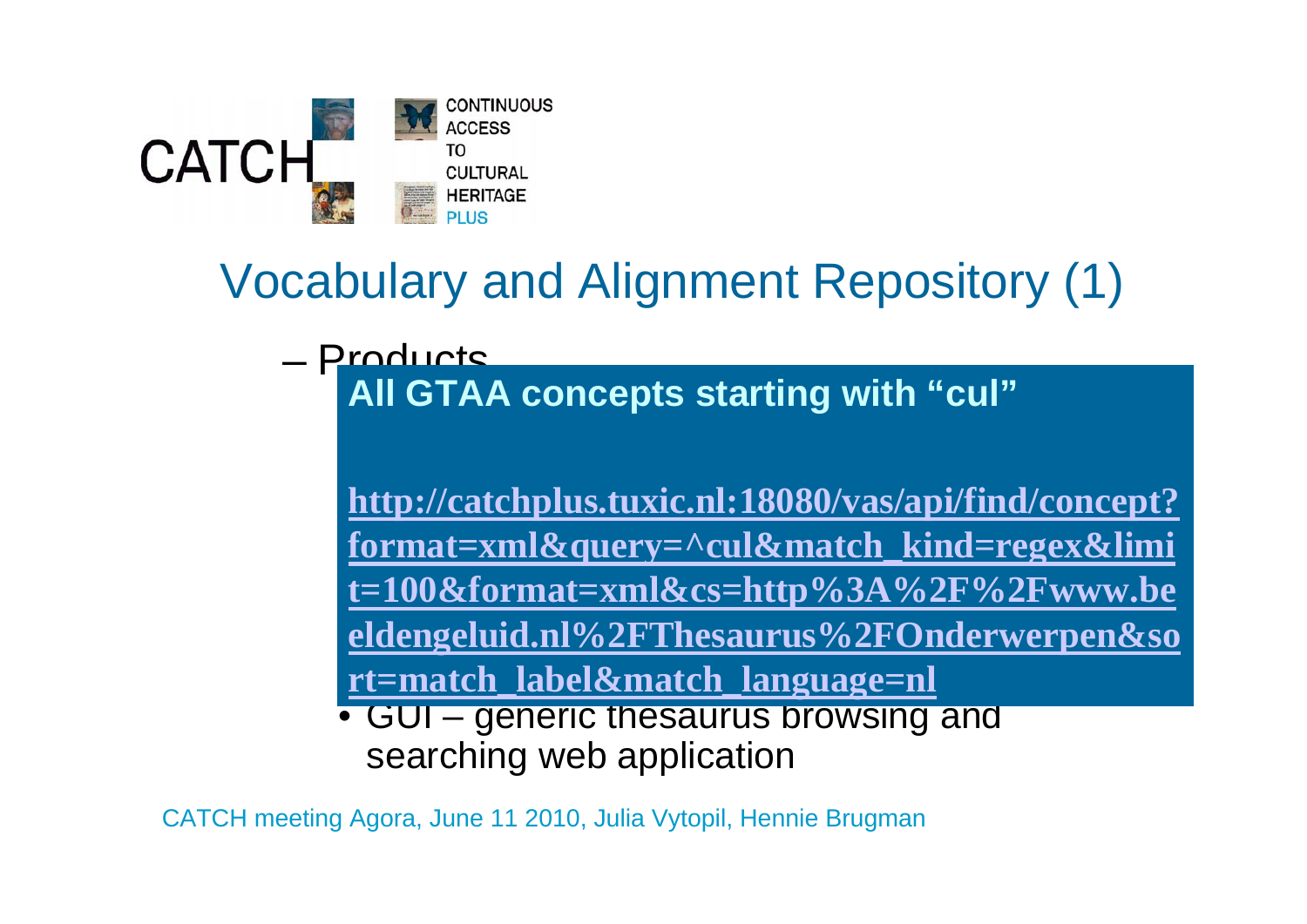

## Vocabulary and Alignment Repository (2)

- – Applications
	- Primarily for CATCHPlus sub projects
	- Beeld en Geluid and National Archive collaboration
		- Pictura uses the API from their Memorix software
	- Interest expressed by CLARIN-NL, Werkgroep Erfgoedthesauri, RKD, Adlib etc.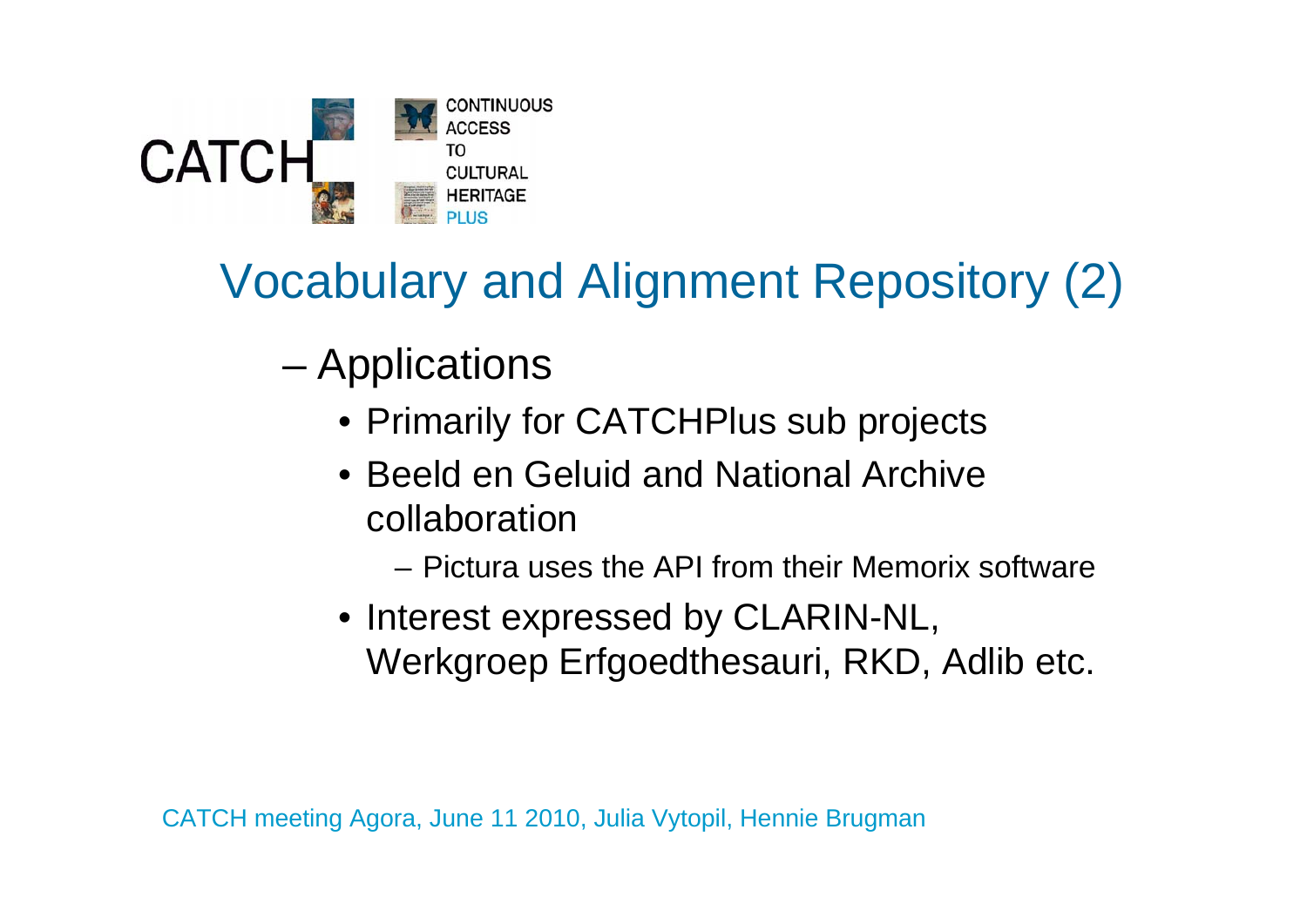

## Vocabulary and Alignment Repository (3)

### – Future

- Distributed operation
- "live" connection to thesaurus source databases
- Link to DEN thesaurus overview, both ways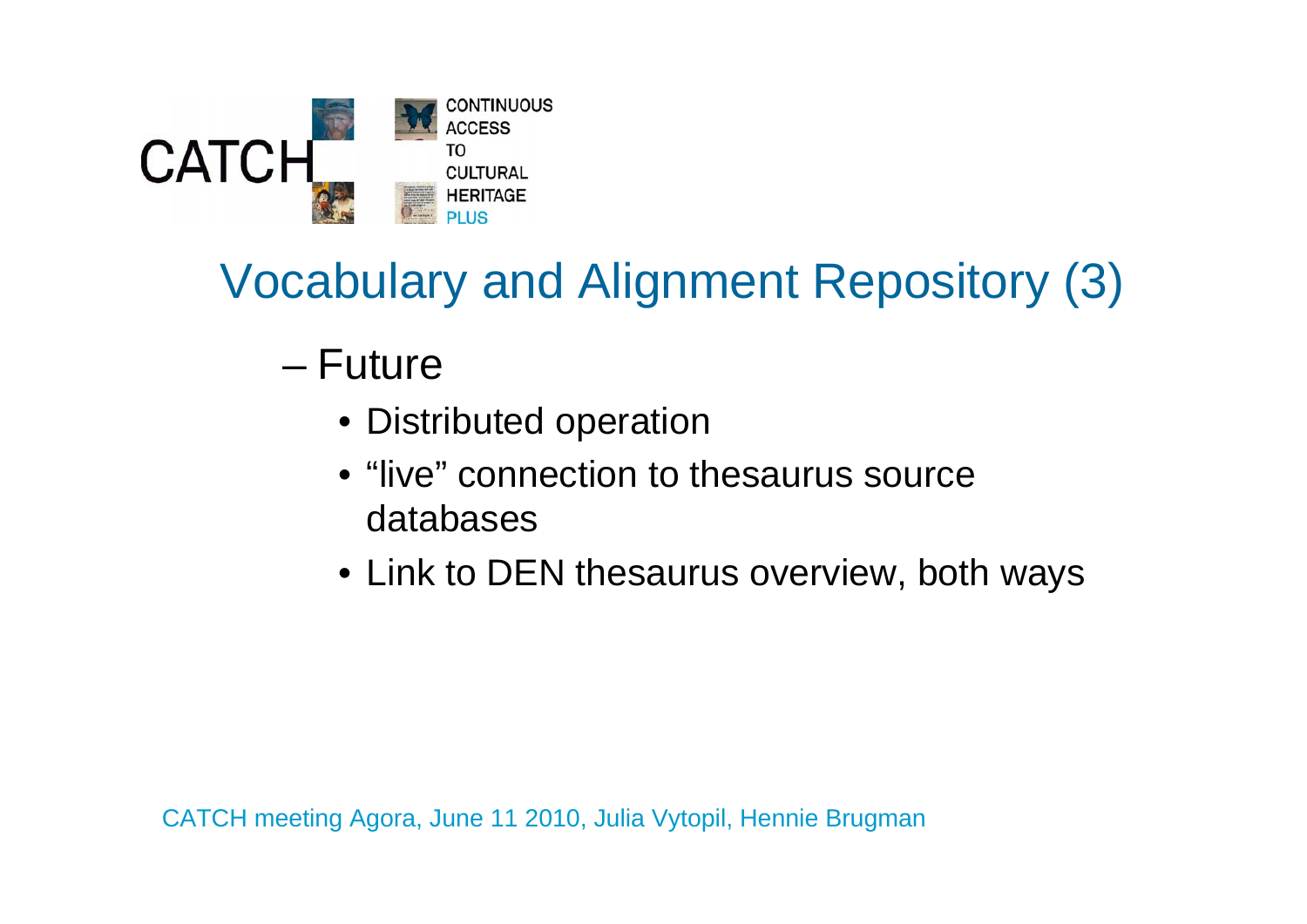

# Persistent identifiers (1)

- Products
	- Requirements analysis and technology overview (see www.catchplus.nl)
	- Basic choice: Handle technology
	- Implementation:
		- One "Local Handle System" per participating organisation  $\rightarrow$  you own your own 'domain'
		- REST web service for identifier management
			- » From context of collection management system
			- » From context of metadata publishing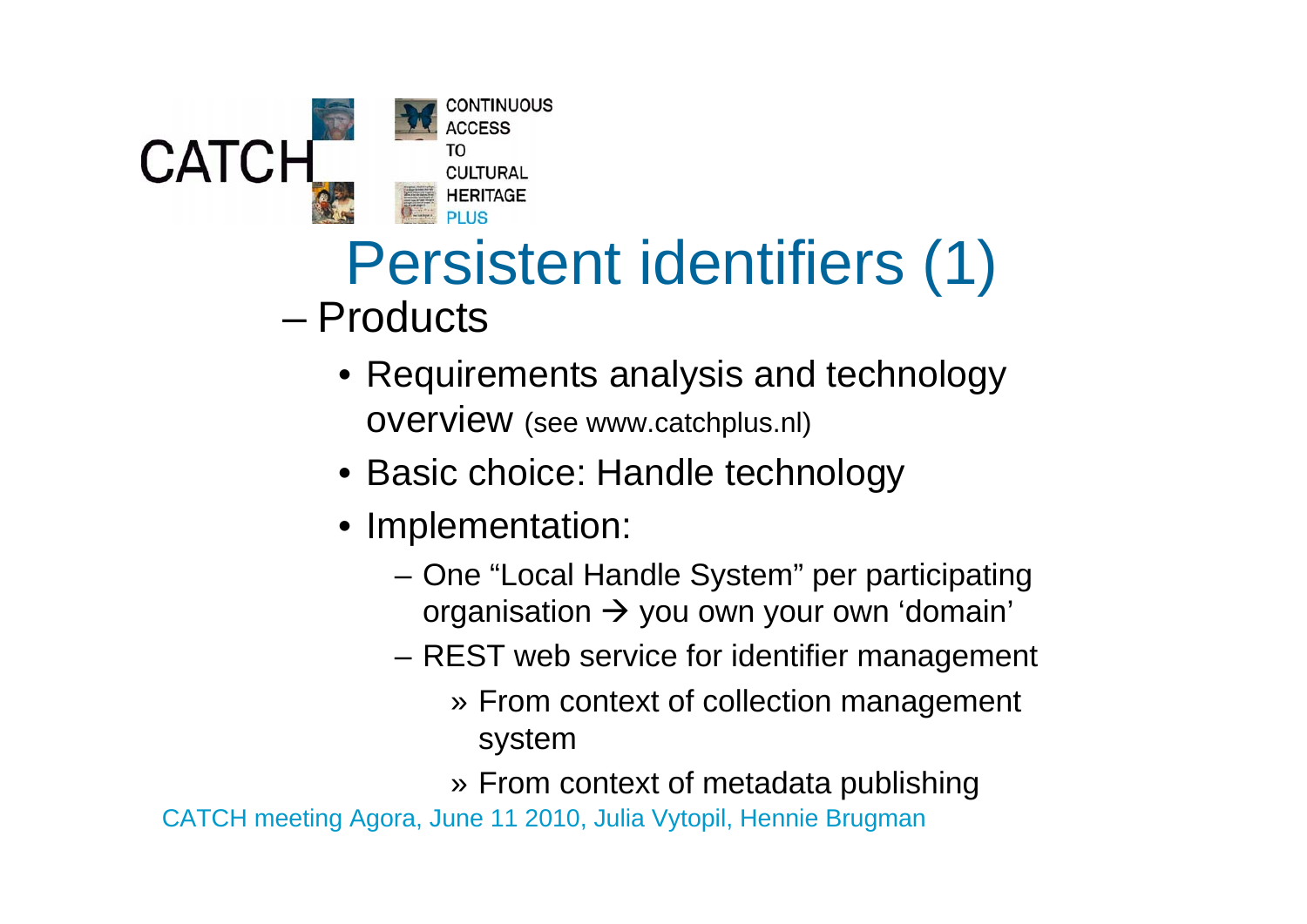

## Persistent identifiers (2)

- – Pilot projects/applications
	- Beeld en Geluid
	- Interested: Naturalis, RCE
	- National Archive uses Handles for NA4All
- **Organisational** 
	- EPIC consortium (SARA, MPG/GWDG, CSC) provides sustainable hosting and services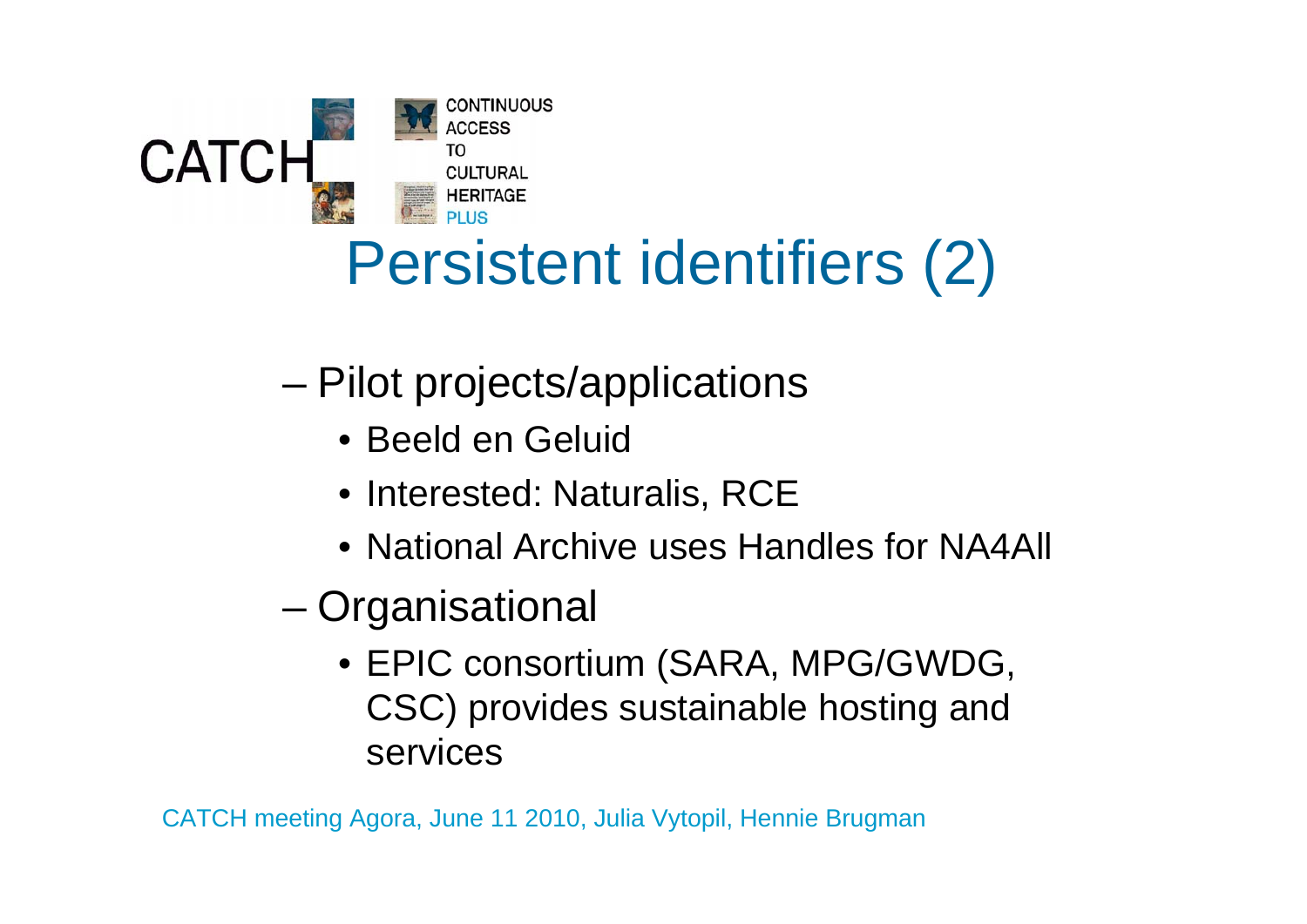

### Metadata standards and harvesting

- Support introduction of OAI-PMH "data providers" for standardised publication of metadata for harvesting
	- DublinCore
	- Qualified DublinCore
	- Proprietary formats
- Beeld en Geluid, KB, RMA, Naturalis
- First application: Nederlands Erfgoed: Digitaal!
	- Harvests to central index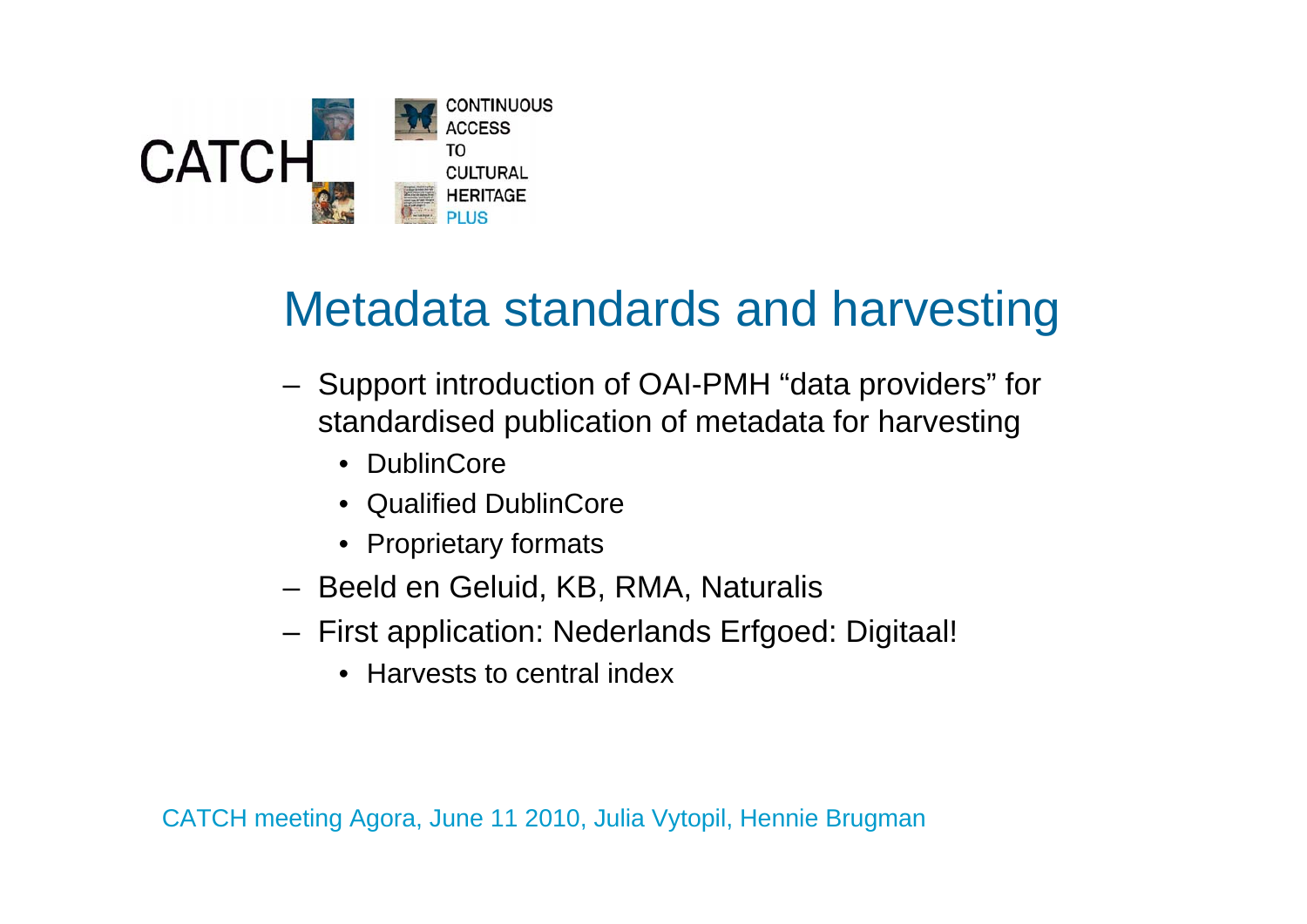

## Workspaces and annotations

- Workspaces
	- Shared solution for login, uploading resources, add metadata, bundle resources
	- This functionality is part of most CATCHPlus sub projects
	- Search, browse, annotate
	- Launch web services on workspace content
	- Possibly collaboration with BigGrid, CLARIN-NL and **LifeWatch**
- Annotations:
	- Exchange format
	- Repository for storing, searching and browsing annotations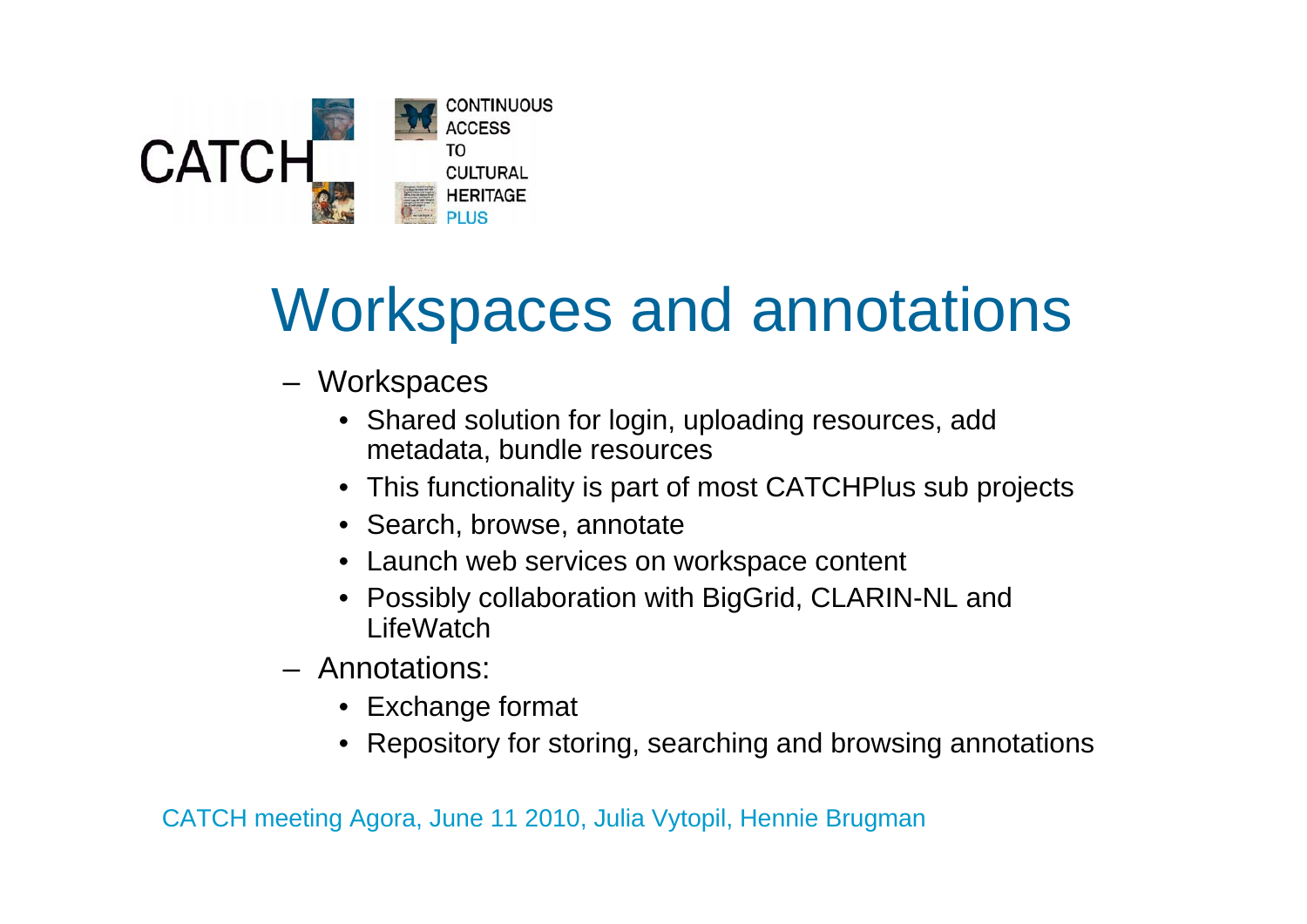



- Vocabulary Repository and Persistent Identifier services are working and attracting substantial interest
- Common services can save sub projects (and others) work
- Common services stimulate standardisation and integration
- Common services contribute to digital cultural heritage infrastructure
- One year on the way: conditions not always easy, but products are showing up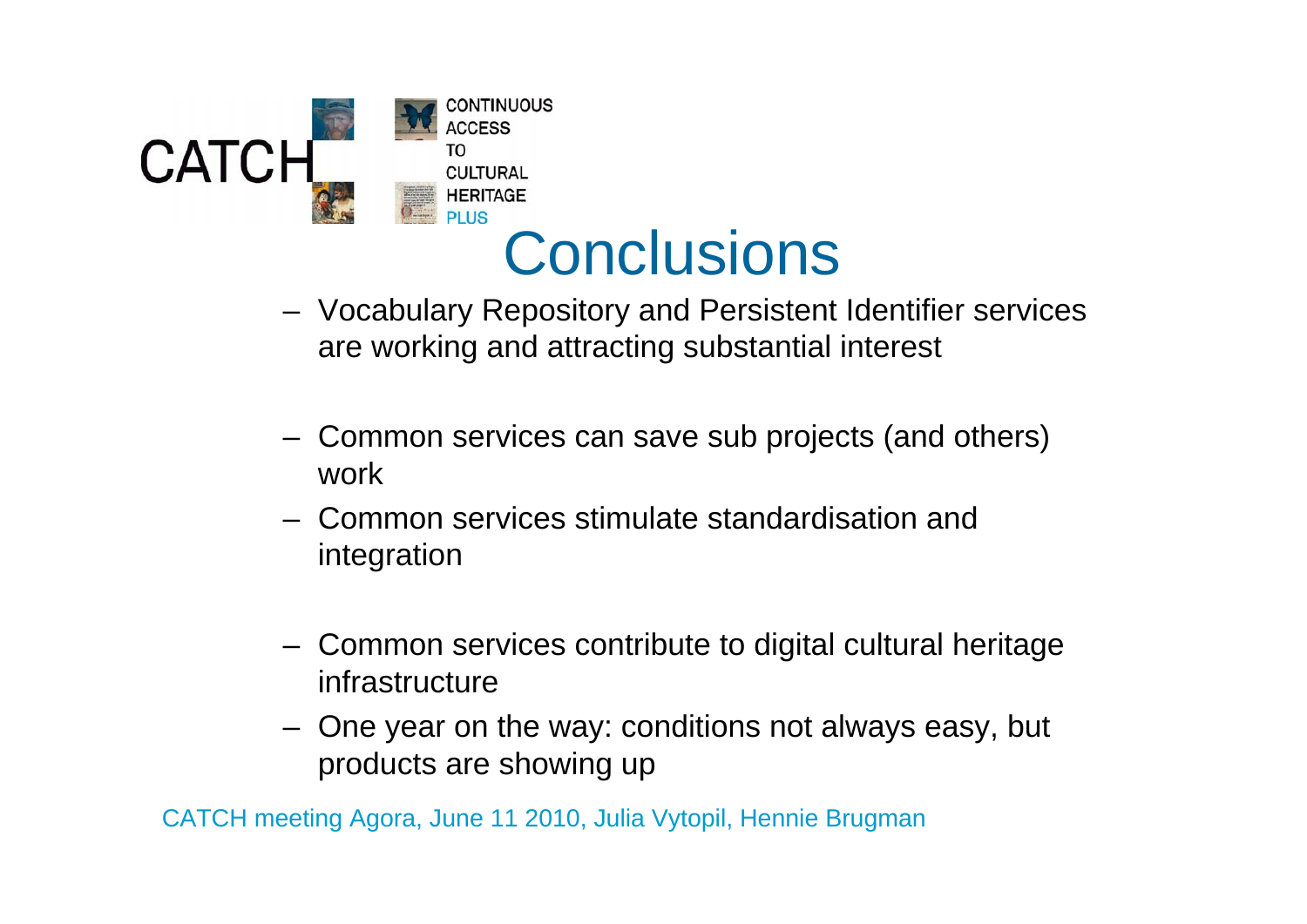

## Thank you. Questions?

For more information:

www.catchplus.nl